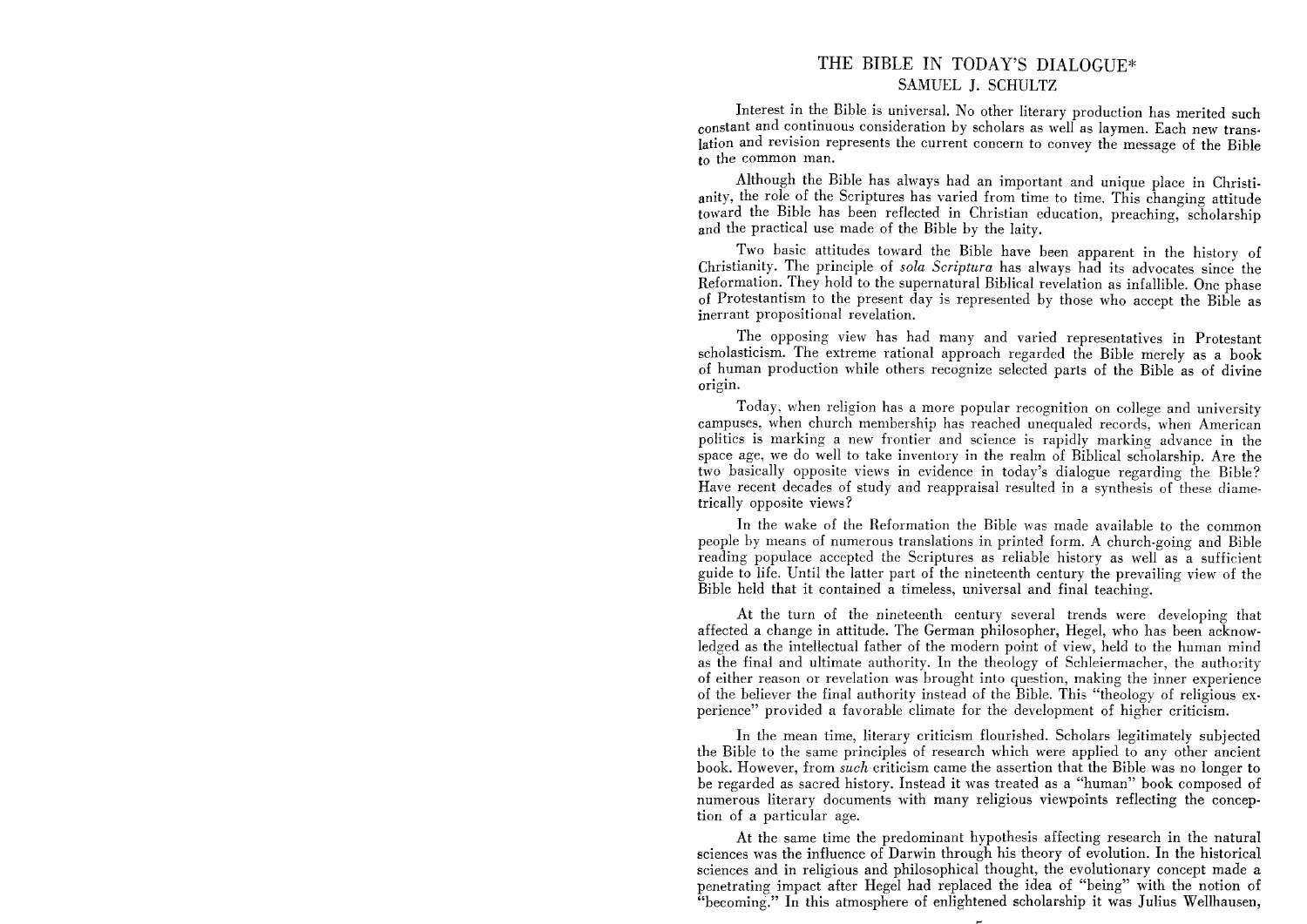who published the classic formulation of the critical theory of the composition of the Pentateuch, in his Geschichte Israels, 1878.

This viewpoint is still reflected in today's dialogue among scholars in Biblical research. H. H. Rowley in the Peake Memorial Lecture in 1959 asserted that in common with the majority of scholars he still accepted Wellhausen's view of the origin of the Pentateuch. Although the moorings have been loosed as was indicated by Cyrus Gordon in an article "Higher Critics and Forbidden Fruit" in Christianity Today, November 23, 1959 the impact of Wellhausen still remains.

The application of Darwinian evolution and scientific method to Bible study has resulted in a new approach to the Bible. Expressed popularly at its best by Harry Emerson Fosdick in his Modern Use of the Bible, 1924, and A Guide to Understand. ing the Bible, 1938, this viewpoint maintains that a dual movement—a human achievement and a divine self revelation—converged in the process of Biblical development.

As a geologist sees the strata of the earth so can we discern, in the accumulated results that constitute our Scriptures, the time and order of the deposits. The Bible represents the apprehension of truth and also inaugurates a continuing development that extends indefinitely.

The role of the Bible in religious education reflects this appraisal of Scripture. George Albert Coe, a pioneer and leading philosopher in modern religious education. defines Christian education as a growing process in which the Bible is a "transcript" of life" or an occasion for experience and growth and not a body of doctrine used for indoctrination. Art and other literature are just as useful as the Bible.

In the stated objectives (1930) of the International Council of Religious Education, a highly representative body of Protestants, the Bible was regarded as a "record of developing religious experience which students should learn to know and appreciate for its meaning to present day living." The Bible then became a source book, a valuable human document, containing principles of living, symbols and codes and a dynamic source for ever-enlarging revelation.

Although the main stream of Protestantism in its official representation regarded the Bible as a source book the traditional view prevailed. Among the groups in this country which held that the Bible was primarily a God-sent message of salvation for mankind was the American Sunday School Union. Adelaide Case in Liberal Christianity and Religious Education (Macmillan, 1924) p. 99, noted that this influential interdenominational movement did not accept as an objective the reconstruction of experience through the use of the Bible.

Since the turn of the twentieth century the Bible was largely regarded as the national literature of Israel or as an historical and cultural deposit in the majority of educational centers of America. The viewpoint of inerrancy of the Scriptures largely found expression in a few seminaries and was vigorously asserted by the Bible institute movement.

During the first half of the twentieth century the dialogue between those who regarded the Bible as the inerrant record of God's revelation and those who appraised it as a human book almost diminished to the point of silence. Literature, books and individuals that advocated the traditional views of Scripture were often regarded as non-scholarly. Lacking manuscripts that recognized the Bible as reliable and inerrant some publishers, who were concerned about supplying books maintaining this viewpoint, resorted to reprints.

The post-war era of the 40's and 50's provided an atmosphere in which previous attitudes were re-evaluated. In general education the Harvard publication General Education in a Free Society projected a balanced view endeavoring to reconcile the idea of an open mind and change with a proper appreciation for heritage. This attempt to synthetize was also reflected in the realm of the general attitude toward the Bible.

Christian education may be used as an example to illustrate the new role that the Bible has in current thought. The significant book, The Church and Christian, by Paul H. Vieth, (1947) marks the transition to a new mood. Although the human quest for the good life still deserves recognition the new emphasis insists that God has revealed himself within history. The new perspective emphasized that which was divinely given. Revelation took on a new meaning with the recognition of the divine.

The synthesis of the two extremes in Christian education has been set forth by Sara Little in The Role of the Bible in Contemporary Christian Education (John Knox Press, 1961). The core of Protestantism stands between the two poles represented by the Bible as a human or divine book.

A key factor in this position is the view of revelation as projected by representative theologians such as William Temple, Karl Barth, Paul Tillich, Emil Brunner and H. Richard Niebuhr. Sara Little summarizes their consensus on revelation as follows in her list of the key emphasis:  $(pp. 57-62)$ 

1. Revelation is essentially the self disclosure of God.

2. Revelation takes place through God's "mighty acts," events on the plane of history apprehended by faith as God's action.

3. Revelation, as God's confrontation of man within the covenant community, is determinative of man's existence.

4. Reason, now assigned a new role, is not the basis for revelation, but instead helps make it intelligible.

5. The Bible, as witness to and participant in the event of revelation, is of unique significance in the church and in the life of man.

The historical, archaeological and sociological facts of the Bible are thus subjected to a theological interpretation in this new trend. A dynamic movement is recognized in the Bible. People respond to God's actions. The Bible as a record of God's encounter with man becomes a means of revelation. The meaning of revelation thus provides a new vitality in Christian education with the Bible occupying a central place.

Revelation however is not identical with Scripture. Infallibility does not rest in the words of Scripture but in the message. With the Bible as a field of revelation God continues to reveal himself through it. The Bible has a message which may become the channel of revelation through which God may encounter and save him. Consequently, the Bible is relevant in Christian education.

In turning to Biblical scholarship we see that the mood has likewise changed as far as the role of the Bible is concerned.

Archaeological excavations at Nuzu, Mari, Ugarit, and numerous other places have vielded knowledge of Biblical times that provide a more reasonable basis to accept the Biblical record as true to life. Whereas the late Dr. Robert H. Pfeiffer of Harvard hardly acknowledged Moses as historical, scholars today acclaim the patriarchal narratives in their basic outlines as normal for the first half of the second millenium before Christ.

Monotheism instead of originating with Amos in the seventh century B.C. has been found to be normal in Mosaic times. Much that once was considered myth is now accorded historical recognition.

Adhering however to the broad outlines of the late literary development of the Pentateuch, current scholars as represented by Albright and his disciples project oral tradition as a very reliable source for the written documents. But, by no means, is this a return to the position that the Scriptures are inerrant.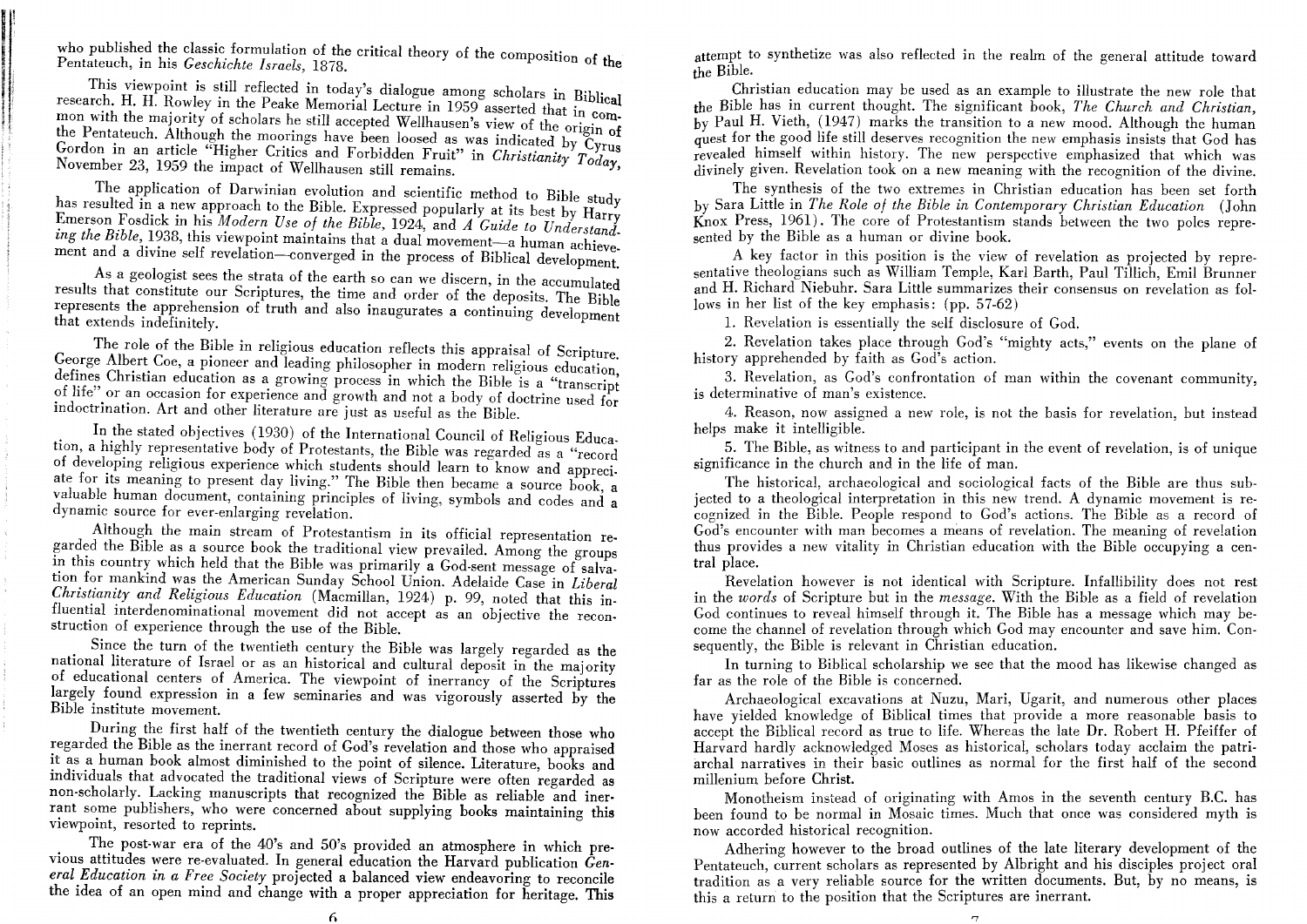The current interpretation of the Old Testament reflects a vocabulary that superficially provides a language more nearly like that of the orthodox view of the Scriptures. Current writers speak freely of revelation, of a God who acts, of a divine encounter, and of the living Word. Sacred history is again an acceptable term for the Biblical record. Israel's history is the record of a religious encounter or the account of a revelation and response. Faith represents man's outreach to God. Israel is a covenant community.

The religion of Israel was not an outgrowth, according to current interpretation as represented by John Bright in his recent publication The History of Israel. Formerly, Israel's religion was described in terms of evolutionary development, robbed of it's content and described conventionally as henotheism—the exclusive worship of a tribal-national deity which did not deny the reality of patron deities of other peoples.

On the basis of our knowledge of the religion of early times Bright questions whether henotheism ever existed. Ancient religions were developd polytheisms whose gods were accorded cosmic domain. Henotheism is insufficient to describe the religion of Israel. This position continues; the faith of Israel, however, made Israel distinctive. Yahweh was their king, Israel was his people, conscious of Yahweh's election and covenant. Israel's monotheism however must be understood in the ancient sense. Israel's national religion was amphictyonic, i.e. an association of communities organized for the protection of a common god, dating to the twelfth century when the various clans united in the land of Palestine. Israel had a unique faith.

Thus, today's vocabulary in Biblical scholarship seems to be more nearly akin to the current orthodox language. Recent trends in many areas have narrowed the cleavage between the two viewpoints of the Bible. Both groups speak of the living Word, revelation, faith, a religious encounter, the unity of the Old and New Testaments, and the relevance of the Biblical message for today. To the layman it may at times appear that the differences regarding the Bible have disappeared.

Careful analysis of the language of current Biblical scholarship, however, reveals that the basic cleavage is still apparent. Regardless of the similarity of the language in today's conversation, the underlying difference is the attitude toward the Bible itself. Inerrancy of the Scripures rightly understood subjects the mind of the scholar of the Bible to the written word.

Those who reject the inerrancy of the Bible subject the Word of God to man's judgment as to what part of it is reliable. Often theories or basic presuppositions determine the interpretation of a given text of Scripture.

Let me illustrate this with an example from the Pentateuch. The one who begins with the assumption that the Pentateuchal account may be taken as trustworthy will accept without question that God delivered Israel from Egyptian bondage, that He led the twelve tribes by way of Mount Sinai to Canaan and gave the law to Moses. Nor does he doubt that God established the priesthood, gave directions for the building of the tabernacle, instituted the sacrificial offerings and that Israel was miraculously sustained through the wilderness.

On the other hand, the scholar who begins with the premise that the Bible is not inerrant or reliable and assumes that the Pentateuch was composed basically of four documents written down between the Solomonic era and the post-exilic period has a significantly different attitude towards God's revelation to Israel.

He regards God's redemptive act in behalf of Israel as reliable on the basis of oral tradition. The rest of the record is held to be a later embellishment or reflection. Relatively few laws are regarded as dating back to the Mosaic times and the tabernacle is thought to be post-exilic. Thus, the priesthood never existed in Mosaic times but began during the Solomonic era. Out of the nation of Israel only the tribes of Joseph lived in Egypt and they were united with the rest of the tribes of Canaan.

Consequently God's revelation to Israel takes on a different meaning. The covenant. election, the laws and experiences portrayed as historical events in the sojourn of Israel under this view do not have the same frame of reference in today's dialogue in Biblical data.

Dr. George A. Buttrick in his book, Biblical Thought and the Secular University (Louisiana U. Press, 1960), affirms that university students need the Biblical view of man and need to worship God. As the Bible occupies an important part in today's dialogue in universities and colleges we may well pose the question: How should it be presented? What kind of presentation will make an impact upon today's genera- $\frac{1}{2}$ 

We who are committed to the Bible as the inerrant Word of God need to face the issues in a forthright manner. Those who attended the organizational meeting of the Evangelical Theological Society in 1949 in Cincinnati will remember that the issue of inerrancy was considered so important that it became the only statement to distinguish us from others in the field of Biblical schlarship. Consequently this question is never debated in our meetings and all papers and discussions are based on this assumption.

As we listen in on today's conversation there are some areas in which the two opposing views have common points of interest. Each group however approaches these areas from a different vantage point.

Revelation is of basic importance. However, we must be conscious of the fact that many contemporary scholars do not accept all the data that is given us in the written word. Their Biblical basis for understanding revelation is limited to that part of the Bible which is accepted as reliable. Note, by way of example, that they accept the revelation of God to Israel as a redemptive act. but not the instructions which God revealed to Moses for the construction of the tabernacle. For the one who takes the Scriptures as inerrant and reliable the entire account constitutes the data for the study of God's revelation.

The unity of the Bible is likewise a point of common interest. A dichotomy between the Old and New Testament was reflected formerly in the God of justice and the God of love—marking a basic contrast in the relative periods of progress.

In extreme dispensationalism this dichotomy likewise existed in a contrast between law and grace. In some areas the Old Testament was relegated to minor importance, but today the Bible is recognized as a unit. Judgment and mercy, the law and the gospel belong together throughout the Bible. Redemption of Israel stands in juxtaposition to the salvation provided through Christ.

Another common area in today's Biblical language is the emphasis on the relevance of the Bible. Whereas the Bible frequently was represented as man's search after God it is now interpreted as a drama of redemption within which man responds to the Word of God, makes decisions, and appropriates salvation day by day. In God man finds the answer to his lost condition. The Bible confronts man with the Word of God and calls him to participate in the Biblical drama and prepares him for an encounter with God. Consequently the Bible is relevant.

The social gospel approach appropriated the ethical standards and the other extreme emphasized the supernatural in a crisis experience. It is evident today that the Bible is relevant at the point where the gospel touches man at the deepest level of his existence as well as at the level of conduct in every day life. The area of disagreement again is apparent in the extent of the Scripture that is relevant.

The historical and cultural background is another area that is common to the Biblical scholars of today. With the advance of archaeological discoveries the milieu of Biblical records and history is much more fully known. The meaning and signifi